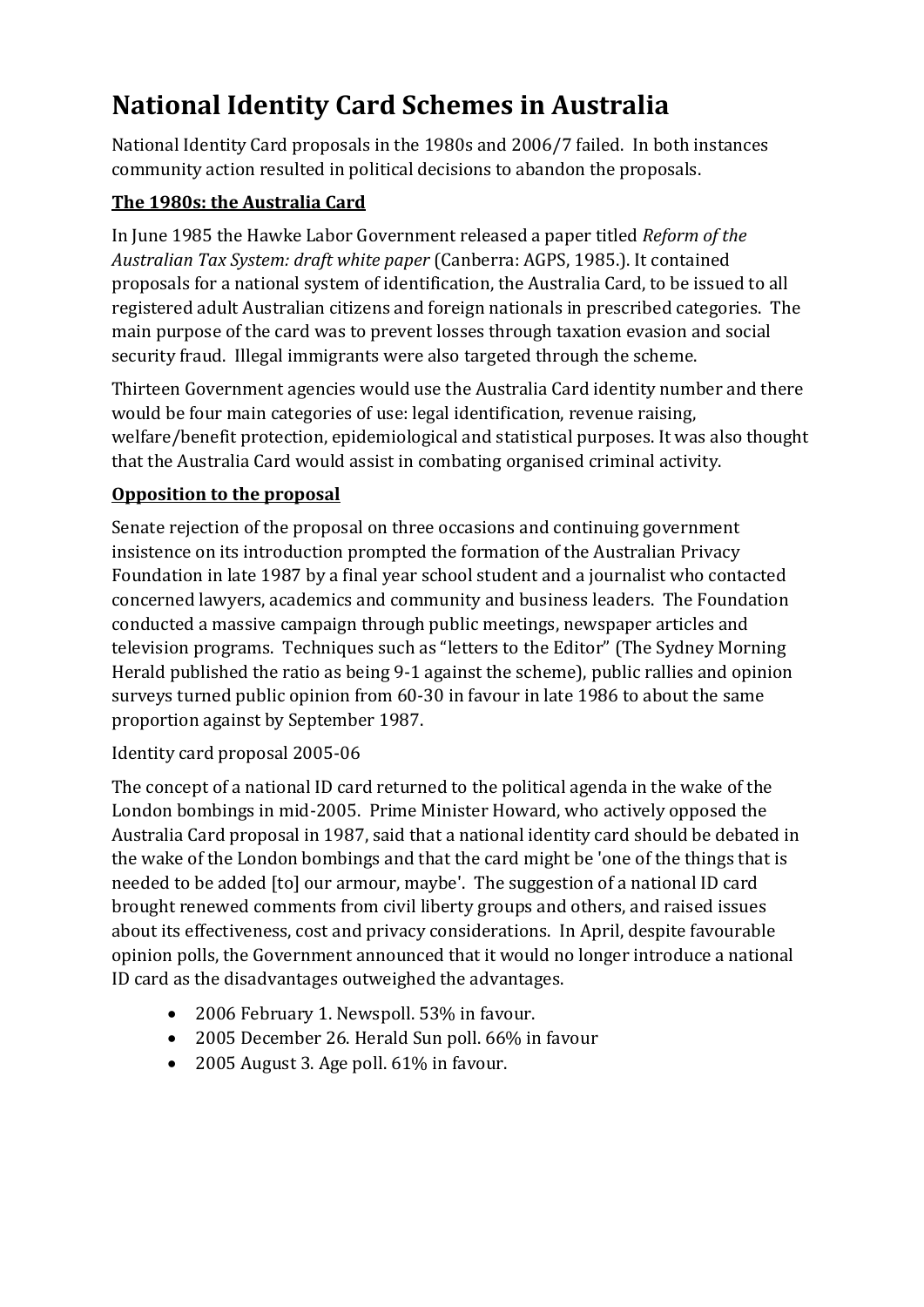#### **Smart card/access card proposal 2006-07**

On 26 April 2006 Cabinet [approved](http://parlinfoweb.aph.gov.au/piweb/TranslateWIPILink.aspx?Folder=PRESSREL&Criteria=CITATION_ID:BNGJ6%3B) an access card to replace 17 health and social services cards within the Human Services portfolio.

The access card was to have limited cardholder information on it, the cardholder's name, a digital photograph, their signature and card number. A microchip in the card would store a photo, address, date of birth and details of any children or other dependants. The card would also provide cardholders with the option to voluntarily store other information such as emergency contact details, allergies, health alerts, chronic illnesses, immunisation information and organ donor status. Information held on the access card would be subject to strict protections and would be accessed only by authorised people.

In December 2006, the Government released an exposure draft of the proposed 2007 Bill. In February 2007 the access card bill (Human Services (Enhanced Service Delivery) Bill 2007) was introduced into Parliament but was withdrawn after privacy concerns. A revised bill was released for comment in June 2007 but was almost immediately withdrawn.

Following the 2007 election the Labor Government announced that a national identity card was not under consideration.

#### **Arguments for and against identity cards**

For:

- It would assist counter-terrorism and security services because some terrorists use false or multiple identities.
- It would assist in identifying illegal immigrants and illegal workers.
- It would be superior to alternatives that have been considered to address these issues.
- Anticipated savings to government.
- Opposition to the card ignores the fact that most Australians already carry a large number of identifying cards.
- There is no historical evidence that an ID card has resulted in the establishment of a totalitarian state. (*this is actually a refutation of an argument against introduction*)
- Identity cards exist in a number of liberal-democratic societies, including in Europe. Unique number identification systems have become de facto identity cards in the USA and Canada.

Against:

- It may be ineffective if it relies on an inadequate basis for identification.
- It may not produce the benefits anticipated by the Government in reducing crime and terrorism.
- It may be more costly than estimated due to additional bureaucracy and private sector compliance costs.
- It would be inconvenient and create problems for members of the public.